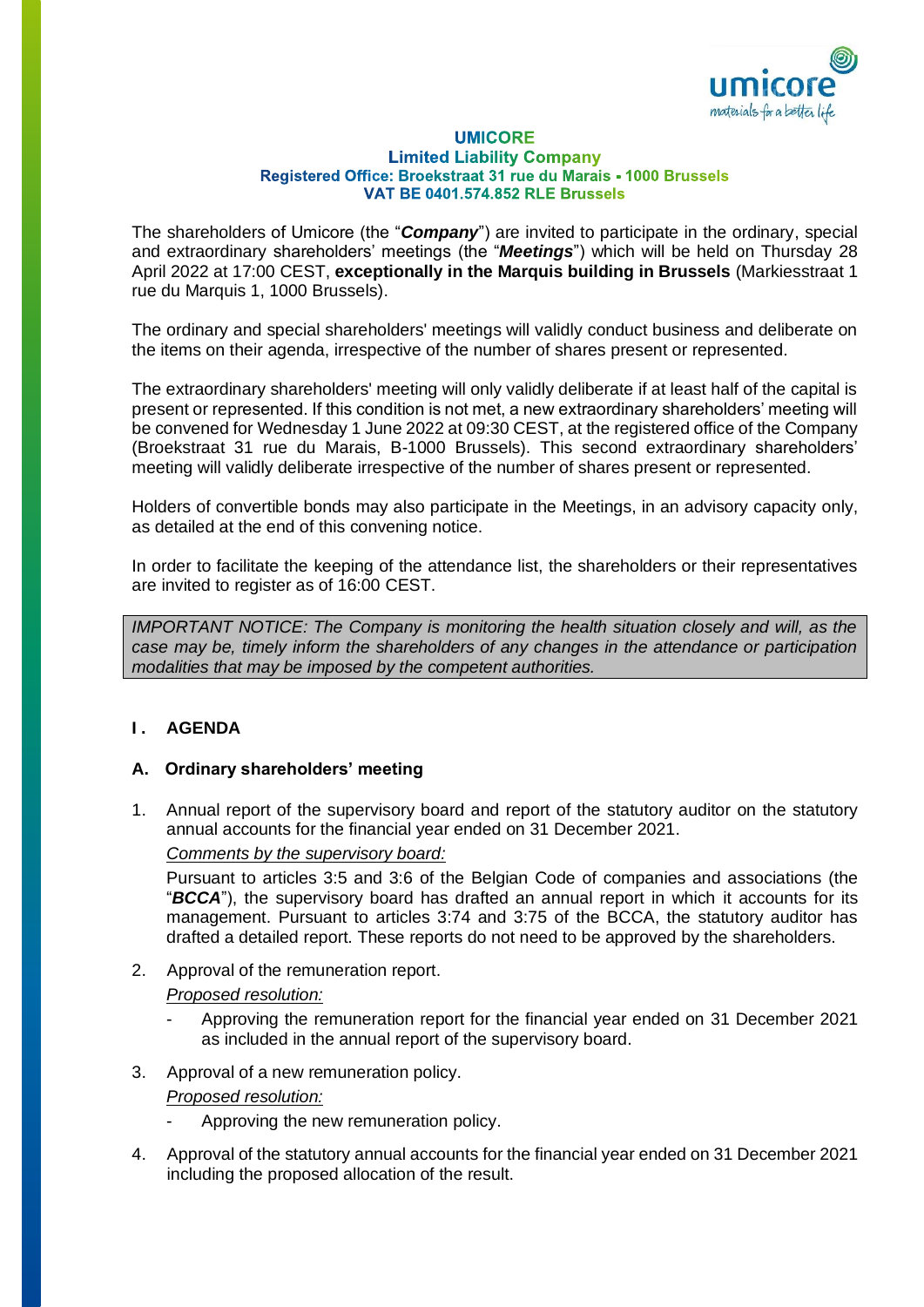

## *Proposed resolution:*

- Approving the statutory annual accounts for the financial year ended on 31 December 2021 showing a profit for the financial year in the amount of EUR 309,749,693.55.
- Taking into account:

|                                         | (1) the profit of the 2021 financial year:               | EUR 309,749,693.55 |
|-----------------------------------------|----------------------------------------------------------|--------------------|
| (2)                                     | the profit carried forward from                          |                    |
|                                         | the previous financial year:                             | EUR 352,163,337.75 |
|                                         | (3) the allocations to and releases from the unavailable |                    |
|                                         | reserve related to the movements in the own shares       |                    |
|                                         | in 2021:                                                 | EUR 22,985,236.37  |
| (4)                                     | the interim dividend paid out in August 2021:            | EUR -60,281,126.25 |
| the result to be appropriated stands at |                                                          | EUR 624,617,141.42 |
|                                         |                                                          |                    |

- Approving the proposed appropriation of the result including the payment of a gross dividend of EUR 0.80 per share (\*). Considering the gross interim dividend of EUR 0.25 per share paid in August 2021, a balance gross amount of EUR 0.55 per share (\*) will be paid on Wednesday 4 May 2022.

*(\*) The actual gross dividend amount (and, subsequently, the balance amount) per share may fluctuate depending on possible changes in the number of own shares held by the Company between Thursday 28 April 2022 (i.e. the date of the ordinary shareholders' meeting) and Friday 29 April 2022 at Euronext Brussels closing time (i.e. the date entitling the holder of Umicore shares to the dividend (balance) relating to the financial year ended on 2021). The own shares are not entitled to a dividend.*

5. Communication of the consolidated annual accounts for the financial year ended on 31 December 2021 as well as the annual report of the supervisory board and the statutory auditor's report on those consolidated annual accounts.

### *Comments by the supervisory board:*

This item relates to the submission of the consolidated annual accounts of the Company. The supervisory board has drafted a report on these annual accounts pursuant to article 3:32 of the BCCA; the statutory auditor has drafted a detailed report pursuant to article 3:80 of the BCCA. These annual accounts and reports do not need to be approved by the shareholders.

6. Discharge to the members of the supervisory board.

### *Proposed resolution:*

- Granting discharge to the members of the supervisory board for the performance of their mandate during the financial year ended on 31 December 2021.
- 7. Discharge to the statutory auditor.

*Proposed resolution:*

- Granting discharge to the statutory auditor for the performance of his mandate during the financial year ended on 31 December 2021.
- 8. Supervisory board composition.

In light of the expiry of the mandates of Mrs Françoise Chombar and Mr Laurent Raets at the end of the present ordinary shareholders' meeting, it is proposed:

- to re-elect Mrs Françoise Chombar as independent member of the supervisory board. The criteria used to assess her independence are those set forth in article 3.5 of the 2020 Belgian Code on corporate governance;
- to re-elect Mr Laurent Raets as member of the supervisory board;
- to elect Mrs Alison Henwood as new, independent member of the supervisory board with effective date 1 September 2022. The criteria used to assess her independence are those set forth in article 3.5 of the 2020 Belgian Code on corporate governance.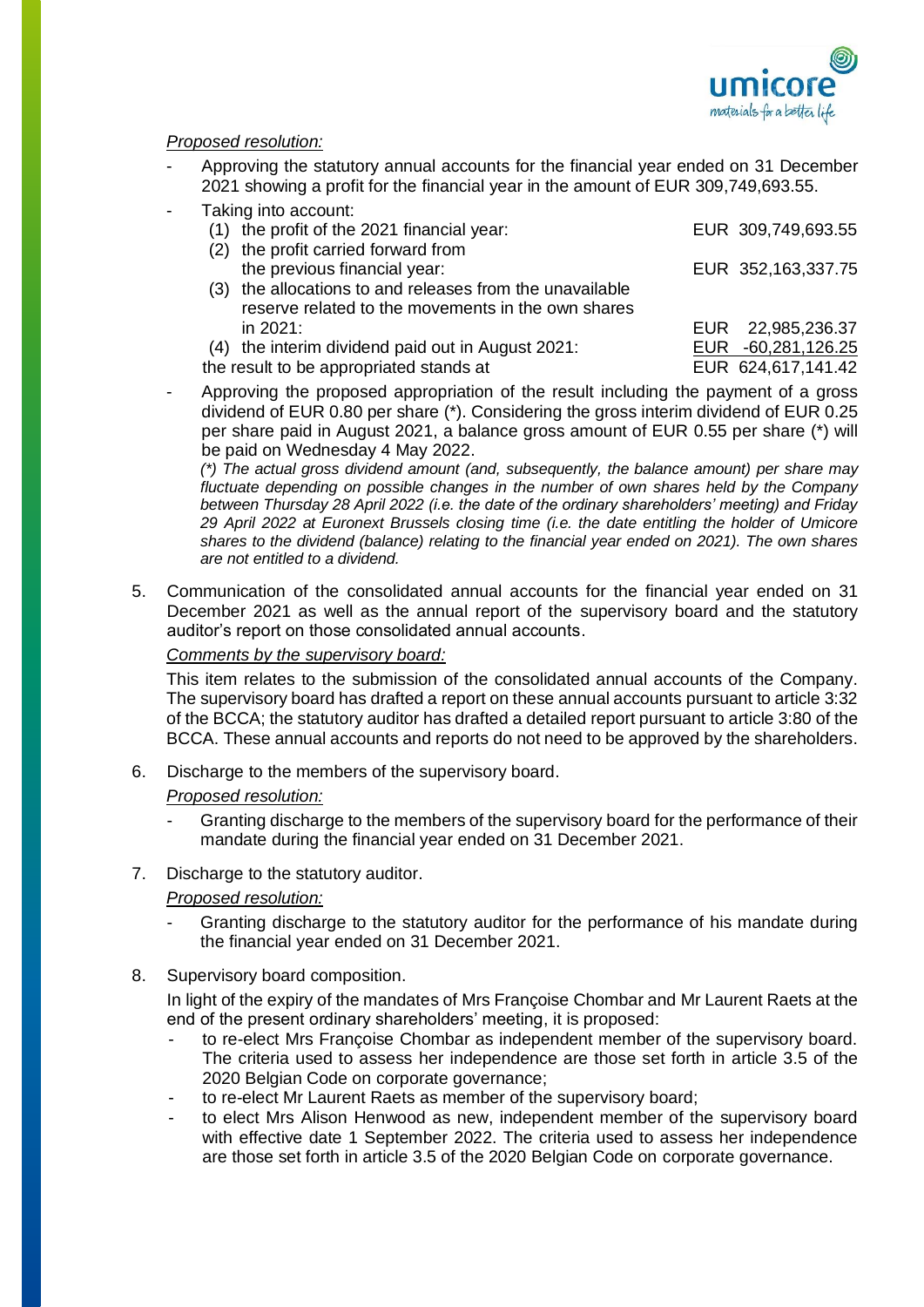

*Mrs. Henwood, who has dual British and American citizenship, holds a PhD from the department of Earth Sciences at the University of Cambridge and is a qualified accountant. She is a highly experienced finance professional with a 30 years career at Shell in various financial leadership positions in Europe and the US. She currently serves as Executive Vice President Finance, Shell Trading and Supply. Mrs. Henwood is due to retire from Shell in the near future and would join the Umicore supervisory board after that. Since 2017, she has chaired the audit committee of the UK Hydrographic Office, an agency of the British Ministry of Defence that provides hydrographic and marine geospatial data to mariners and maritime organizations across the world. She recently joined the board of directors of Spectris plc, an international supplier of precision instrumentation and controls and a constituent of the FTSE 250.*

## *Proposed resolutions:*

- Re-electing Mrs Françoise Chombar as independent member of the supervisory board for a period of three years expiring at the end of the 2025 ordinary shareholders' meeting;
- Re-electing Mr Laurent Raets as member of the supervisory board for a period of three years expiring at the end of the 2025 ordinary shareholders' meeting;
- Electing Mrs Alison Henwood as new, independent member of the supervisory board with effective date 1 September 2022 for a period of three years expiring at the end of the 2025 ordinary shareholders meeting.
- 9. Remuneration of the supervisory board

### *Proposed resolution:*

- Approving the supervisory board members' remuneration proposed for the financial year 2022 consisting of:
	- at the level of the supervisory board: (1) a fixed fee of EUR 60,000 for the chairperson and EUR 30,000 for each other member, (2) a fee per attended meeting of (a) EUR 5,000 for the chairperson, (b) EUR 3,000 for each other Belgium-based member and (c) EUR 4,000 (in case of physical attendance) or EUR 3,000 (in case of attendance by means of tele- or videoconference) for each foreign-based member, and (3) by way of additional fixed remuneration, a grant of 2,000 Umicore shares to the chairperson and 1,000 Umicore shares to each other member, which shares must be kept until at least one year after the member concerned leaves the supervisory board and at least three years after the moment of award pursuant to article 7.6 of the 2020 Belgian Code on corporate governance;
	- at the level of the audit committee and of the nomination and remuneration committee: (1) a fixed fee of EUR 10,000 for the chairperson of the committee and EUR 5,000 for each other member, and (2) a fee per attended meeting of (a) EUR 5,000 (general rule) or EUR 6,000 (only in case of physical attendance and for committee meetings not combined with a supervisory board meeting, and in any event only if the chairperson is foreign-based) for the chairperson, and (b) EUR 3,000 for each other member (general rule) or EUR 4,000 (only in case of physical attendance and for committee meetings not combined with a supervisory board meeting) for each other foreign-based member.

## **B. Special shareholders' meeting**

1. Approval of change of control provisions.

## *Proposed resolution:*

- Approving, in accordance with article 7:151 of the BCCA, clause 7.2 of the sustainabilitylinked revolving facility agreement dated 19 October 2021 between Umicore (as borrower) and several financial institutions (as lenders), which exempts the lenders from further funding (except under rollover loans) and also, under certain conditions, entitles them to cancel their commitment under said agreement, causing their participation in all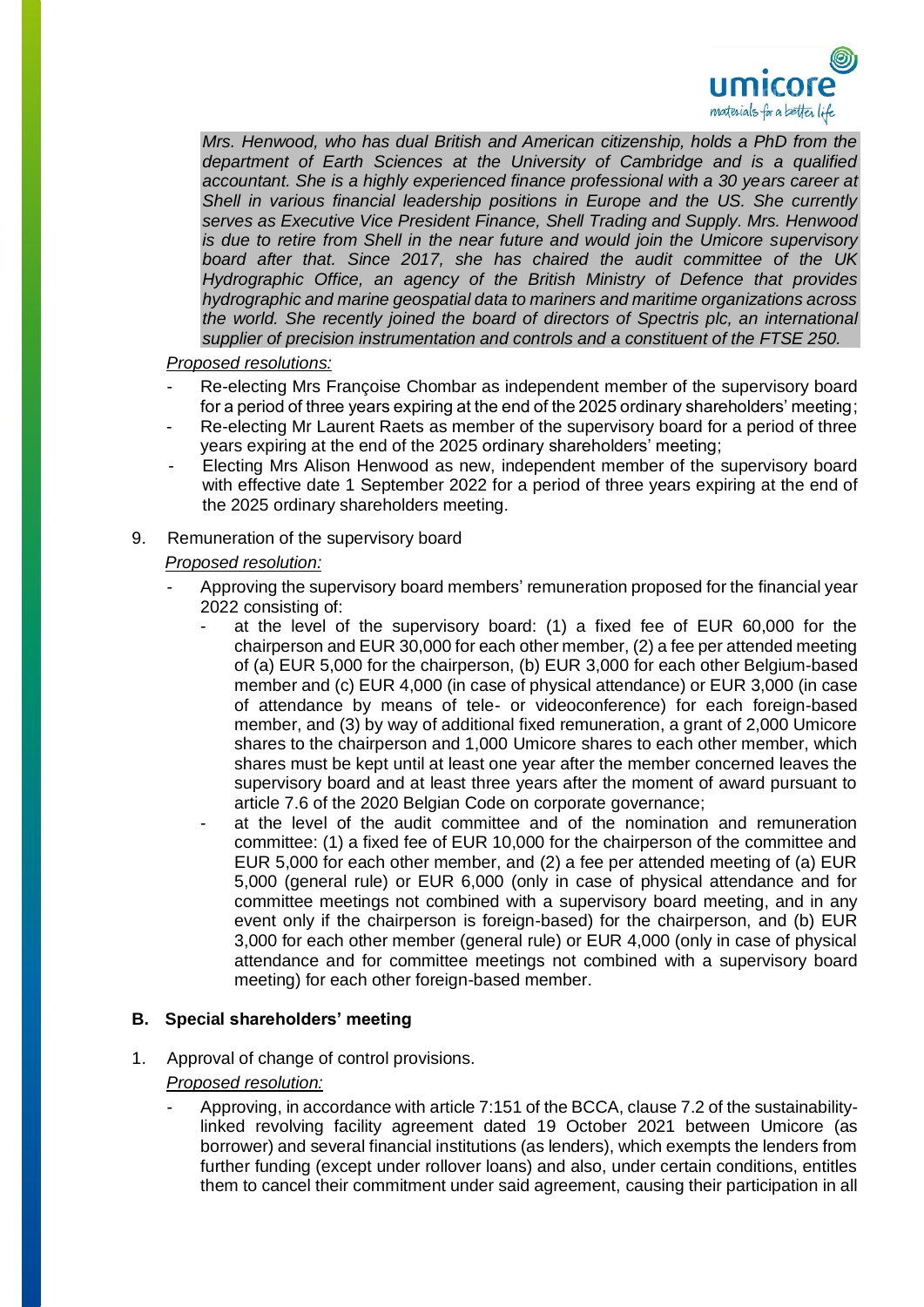

amounts (outstanding loans, accrued interests and any other amounts) to be immediately due and payable, in the event that any person or group of persons acting in concert gain(s) control over Umicore.

### **C. Extraordinary shareholders' meeting**

1. Renewal of the authorisation to acquire own shares.

*Proposed resolution:* 

- Authorising the Company to acquire own shares in the Company on a regulated market, until 30 June 2026 (included), within a limit of 10% of the subscribed capital, at a price per share comprised between four euros (EUR 4.00) and one hundred twenty euros (EUR 120.00);
- Authorising the Company's direct subsidiaries to acquire shares in the Company on a regulated market within the same limits as indicated above.
- 2. Renewal of the powers granted to the supervisory board in the framework of the authorised capital.
	- a. Report of the supervisory board in accordance with article 7:199 of the BCCA, indicating the specific circumstances in which the supervisory board may use the authorised capital and the objectives pursued when doing so.
	- b. Proposal to cancel the existing authorised capital and to grant a new authorisation to the supervisory board to increase the Company's capital.

*Proposed resolution:* 

The general meeting resolves to cancel the existing authorization as granted to the supervisory board on 26 April 2018. It resolves to grant a new authorization to the supervisory board to increase the capital of the Company in one or more times by a maximum amount of EUR 55,000,000 for a duration of five years. Accordingly, the shareholders' meeting resolves to replace the provisions of Article 6 of the articles of association ("*Authorized Capital*") by the following text:

"*In accordance with the terms of a resolution adopted at the extraordinary general meeting held on [28 April 2022], the supervisory board is authorized, for a period of five years starting on the date the aforementioned decision is published in the Annexes to the Belgian Official Gazette, to increase the share capital by a maximum amount of EUR 55,000,000 (fifty-five million euros) according to the terms and conditions it shall define. The supervisory board may carry out this increase in one or more times, either by contributions in cash or, subject to legal restrictions, contributions in kind, as well as by*  incorporation of reserves, whether available or unavailable for distribution, or of *issuance premiums, with or without issuing new stock, above, below or at existing par value, in accordance with the mandatory provisions of the Code of companies and associations. These increases may give rise to the issuance of shares, convertible bonds and/or subscription rights and/or other securities, whether or not attached to other stock of the company, or attached to stock issued by another company. The supervisory board may freely determine whether the new shares shall be issued in registered or dematerialised form.*

*On this occasion, the supervisory board may, in the best interests of the company and in accordance with legal provisions, limit or disapply the preferential subscription rights of shareholders. The supervisory board may also limit or disapply the preferential subscription rights of shareholders in favour of one or more designated persons who, as the case may be, are not employed by the company or its subsidiaries. In the latter case, the member(s) of the supervisory board who de facto represent(s) the beneficiary of the exclusion of the preferential subscription rights or a person related to the beneficiary within the meaning of article 7:200, 2° of the Code of companies and associations, shall not participate in the vote.*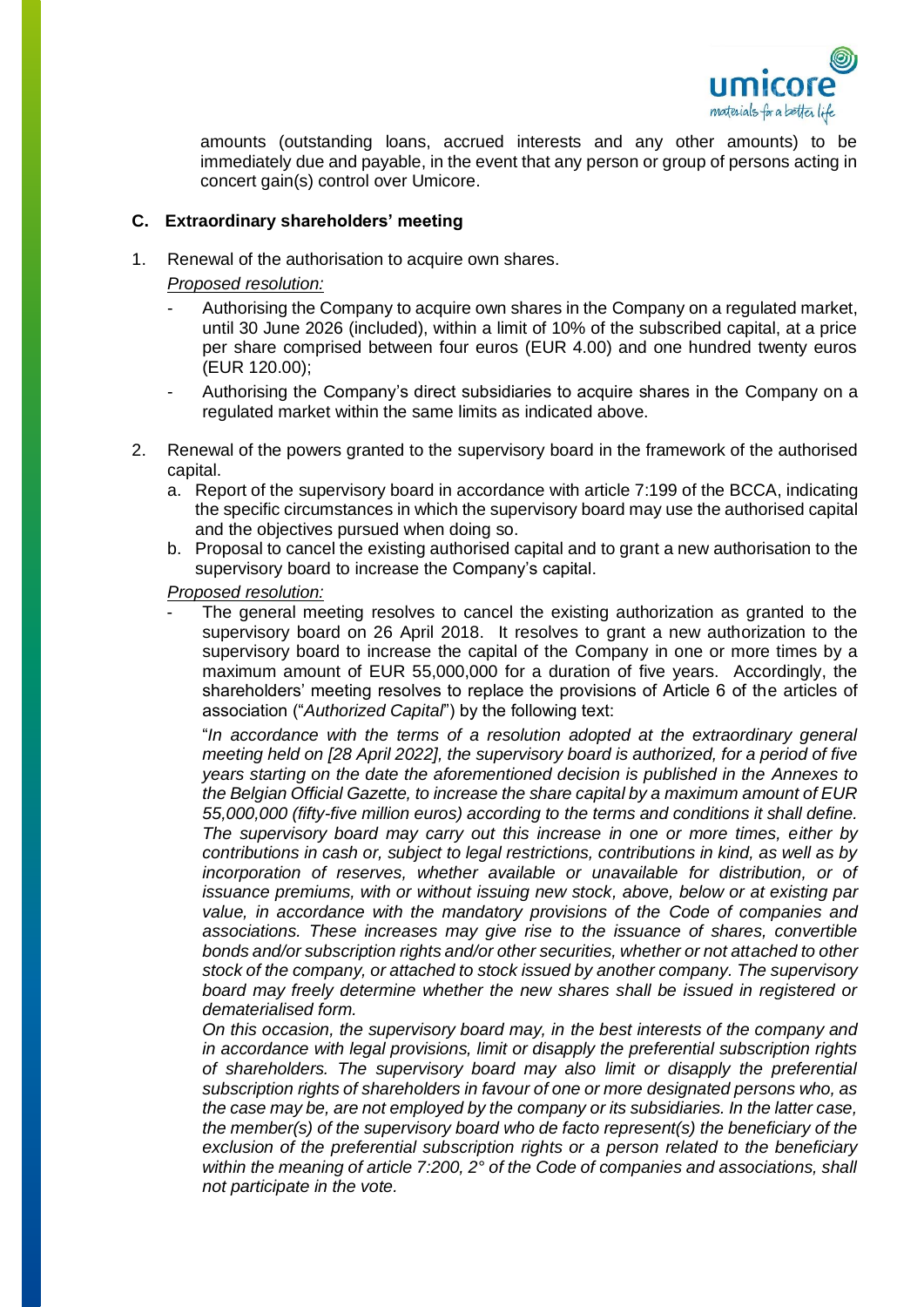

If the capital increase includes an issuance premium, the amount of this premium shall *be allocated to an unavailable "issuance premium" reserve, from which it may not be withdrawn in whole or part except to be incorporated into the capital by a decision of the supervisory board using, should the case arise, the authorization conferred upon it by*  this Article, or to be reduced or cancelled by a decision of the general meeting of *shareholders in accordance with the conditions required for an amendment of the articles of association.*"

## **II. CONDITIONS FOR ADMISSION**

In accordance with article 7:134 §2 of the BCCA, shareholders will only be entitled to participate in the Meetings if the following **two requirements** are met:

- 1) the Company must be able to determine, on the basis of the evidence submitted in accordance with the registration procedure described below, that they were holding **on Thursday 14 April 2022 at midnight** (Belgian time) (the "*Record Date*") the number of shares for which they intend to participate in the Meetings, **and**
- 2) these shareholders must confirm to the Company by **Friday 22 April 2022** (the "*Confirmation Date*") that they wish to participate in the Meetings.

### **REGISTRATION**

The registration procedure is as follows:

### **For holders of registered shares**

The holders of **registered shares** must be registered in the Company's **share register** on the **Record Date** for the number of shares for which they want their shareholding to be established in view of the Meetings.

### **For holders of dematerialised shares**

Holders of **dematerialised shares** must be registered in the accounts of an authorized account holder or clearing institution on the **Record Date** for the number of shares for which they want their shareholding to be established in view of the Meetings.

Furthermore these shareholders must:

- 1) request their financial institution (authorized account holder or clearing institution) to deliver a **certificate** establishing the number of dematerialized shares they held on the Record Date with this financial institution and for which they wish to be registered in view of the Meetings, and
- 2) **send** this certificate to the Company via regular mail or via e-mail.

### **CONFIRMATION OF PARTICIPATION**

In addition to the above registration the shareholders must **confirm** their participation in the Meetings to the Company at the latest **at midnight (Belgian time) on the Confirmation Date**. Holders of dematerialised shares may also choose to instruct their financial institution to confirm to Umicore their intention to participate in the meetings simultaneously with the notification to Umicore of the confirmation of the holding of their shares.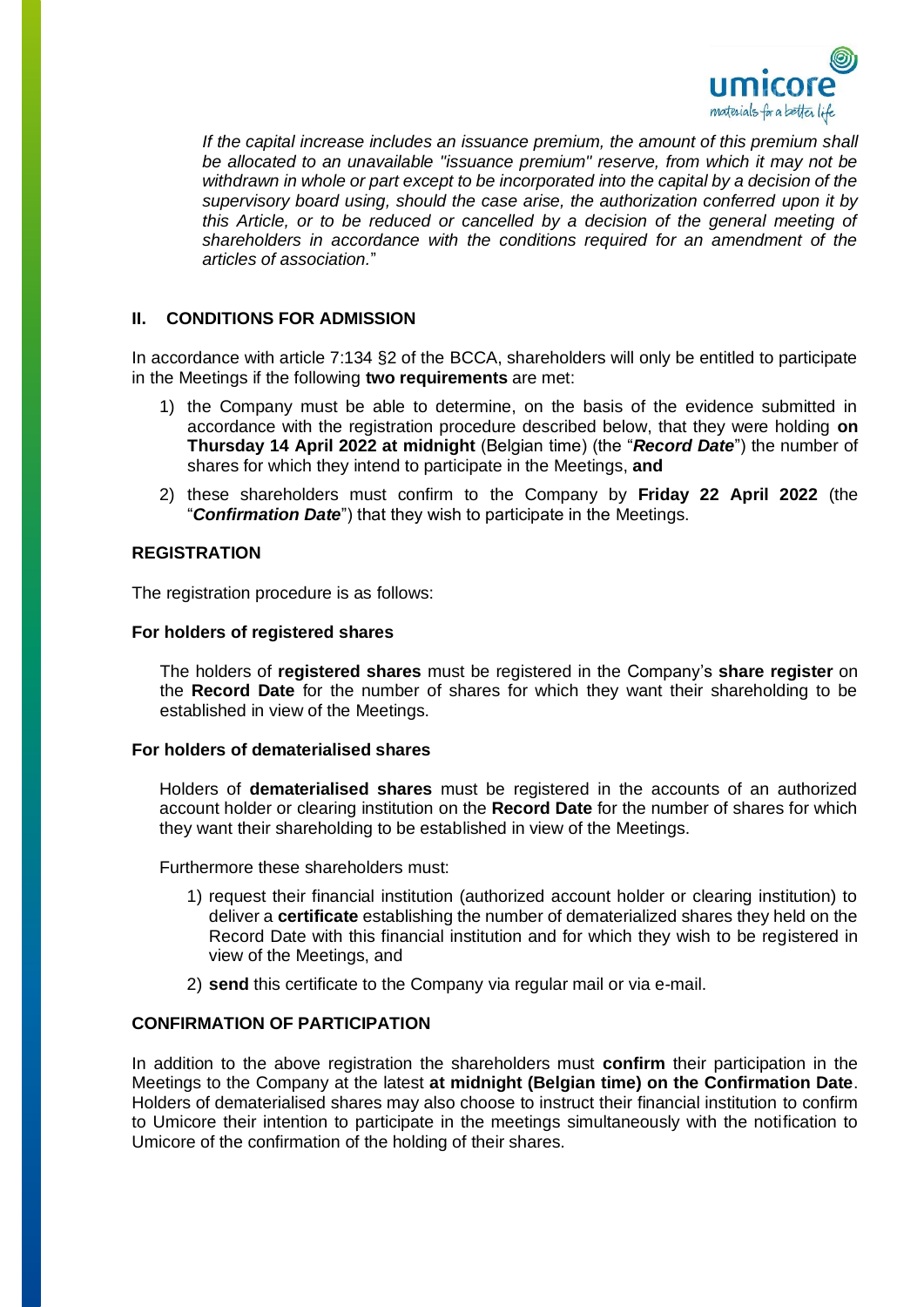

**Only persons who are shareholders of the Company on the Record Date are entitled to participate in and vote at the Meetings.**

### **III. VOTING METHODS**

Shareholders can vote by using any of the following methods set out below. **The registration formalities mentioned above apply in all cases.**

## **A. PHYSICAL VOTING**

The shareholders may physically vote at the Meetings on the above indicated date(s) of the Meetings.

### **B. POSTAL VOTING**

The shareholders may submit a **postal vote** in accordance with article 7:146 of the BCCA and article 19 of the articles of association. Postal votes must be cast on the form prepared by the Company. This form can be obtained at the company's registered office or on the company website [\(www.umicore.com\)](file://///thalia/COMPSEC/AGM%20-%20EGM/AGM/2014/Convening%20Notices/www.umicore.com). Signed postal voting forms must reach the Company at the latest on the **Confirmation Date** via regular mail or via e-mail. In the case of sending via e-mail, a scanned or photographed copy of the completed and signed voting form should be sent to the company. The original copy of the postal vote should also be sent to the company, but this can be done after the Confirmation Date.

### **C. PROXY VOTING**

As an alternative, the shareholders may be **represented by a proxy holder**.

Shareholders must use the form prepared by the Company. The proxy must be given in writing or by electronic means and must be signed by the shareholder, as the case may be with an electronic signature in accordance with the applicable legal requirements. **Proxy forms** can be obtained at the Company's registered office or on the Company website [\(www.umicore.com\)](file://///thalia/COMPSEC/AGM%20-%20EGM/AGM/2014/Convening%20Notices/www.umicore.com).

Signed proxies must reach the Company via regular mail or e-mail at the latest on the **Confirmation Date**. If the proxy is sent via e-mail, a scanned or photographed copy of the completed and signed proxy should be sent to the company. The original copy of the proxy should also be sent to the company, but this can be done after the Confirmation Date.

# **IV. WEBCAST**

The Company will organize a live webcast of the Meetings on its website. It will not be possible to vote or to ask questions during the webcast and such webcast is not to be understood as a remote electronic meeting in the sense of article 7:137 of the BCCA. The procedures for accessing the webcast can be consulted on Umicore's website (www.umicore.com).

### **V. RIGHT TO SUBMIT QUESTIONS**

Pursuant to article 7:139 of the BCCA, all shareholders are entitled to submit questions **in writing** to the members of the supervisory board and the statutory auditor **prior** to the Meetings or to **orally** ask questions **during** the Meetings. Questions in writing must be submitted beforehand and no later than the **Confirmation Date**. These questions will only be answered if the